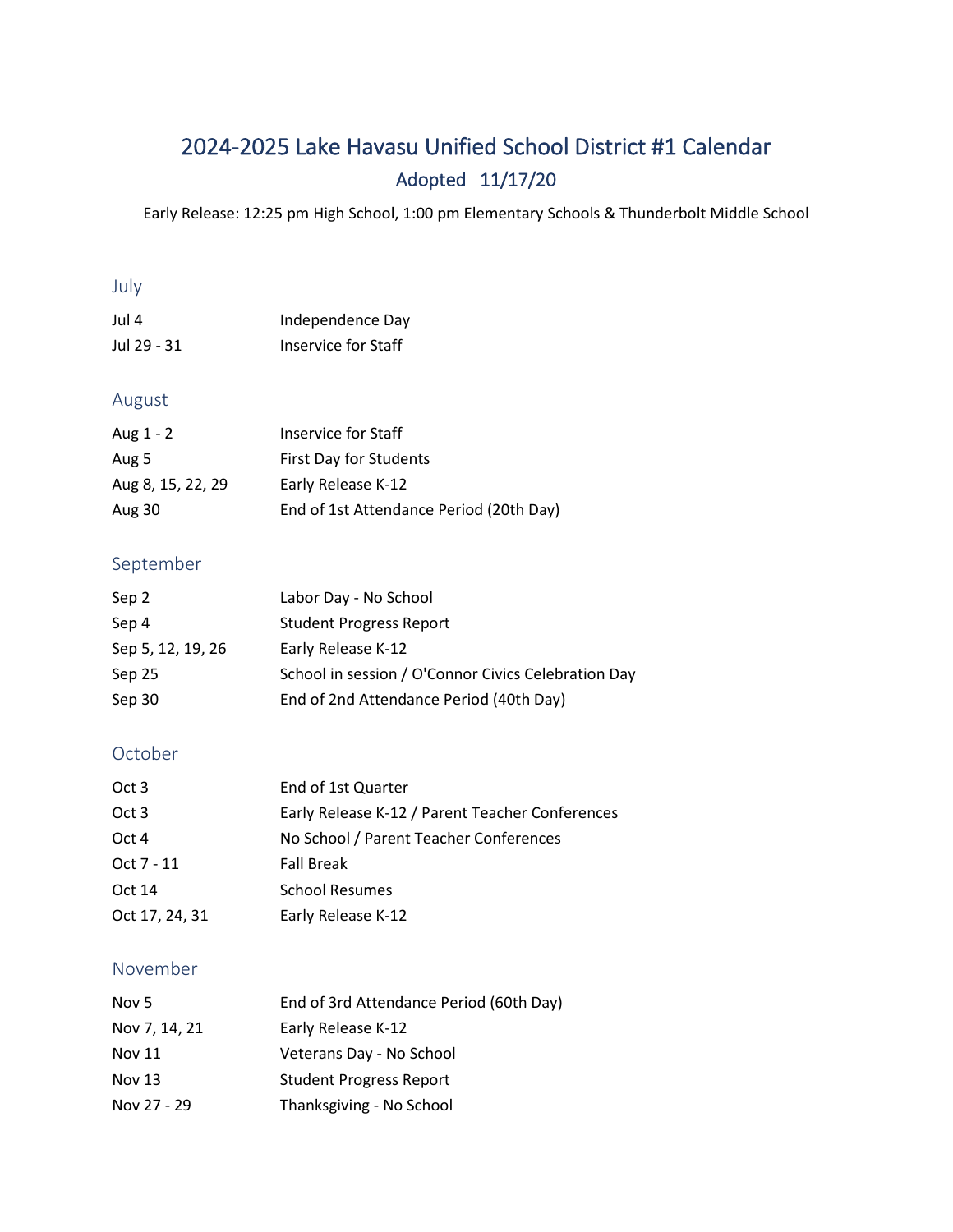## December

| Early Release K-12                      |
|-----------------------------------------|
| <b>High School Finals</b>               |
| End of 4th Attendance Period (80th Day) |
| End of 1st Semester                     |
| No School / Inservice for Staff         |
| <b>Winter Break</b>                     |
| Christmas Day                           |
|                                         |

## January

| Jan $1 - 3$       | <b>Winter Break</b>                      |
|-------------------|------------------------------------------|
| Jan 1             | New Year's Day                           |
| Jan 6             | <b>School Resumes</b>                    |
| Jan 9, 16, 23, 30 | Early Release K-12                       |
| Jan 20            | Martin Luther King Day - No School       |
| Jan 22            | End of 5th Attendance Period (100th Day) |

## February

| Feb 5             | <b>Student Progress Report</b>           |
|-------------------|------------------------------------------|
| Feb 6, 13, 20, 27 | Early Release K-12                       |
| Feb 17            | President's Day - No School              |
| Feb 20            | End of 6th Attendance Period (120th Day) |

## March

| Mar 6, 13, 27 | Early Release K-12                              |
|---------------|-------------------------------------------------|
| Mar 14        | Early Release K-12 / Parent Teacher Conferences |
| Mar 14        | End of 3rd Quarter                              |
| Mar 17 - 21   | <b>Spring Break</b>                             |
| Mar 24        | <b>School Resumes</b>                           |
| Mar 27        | End of 7th Attendance Period (140th Day)        |

## April

| Apr 3, 10, 17, 24 | Early Release K-12                       |
|-------------------|------------------------------------------|
| Apr 23            | <b>Student Progress Report</b>           |
| Apr 24            | End of 8th Attendance Period (160th Day) |